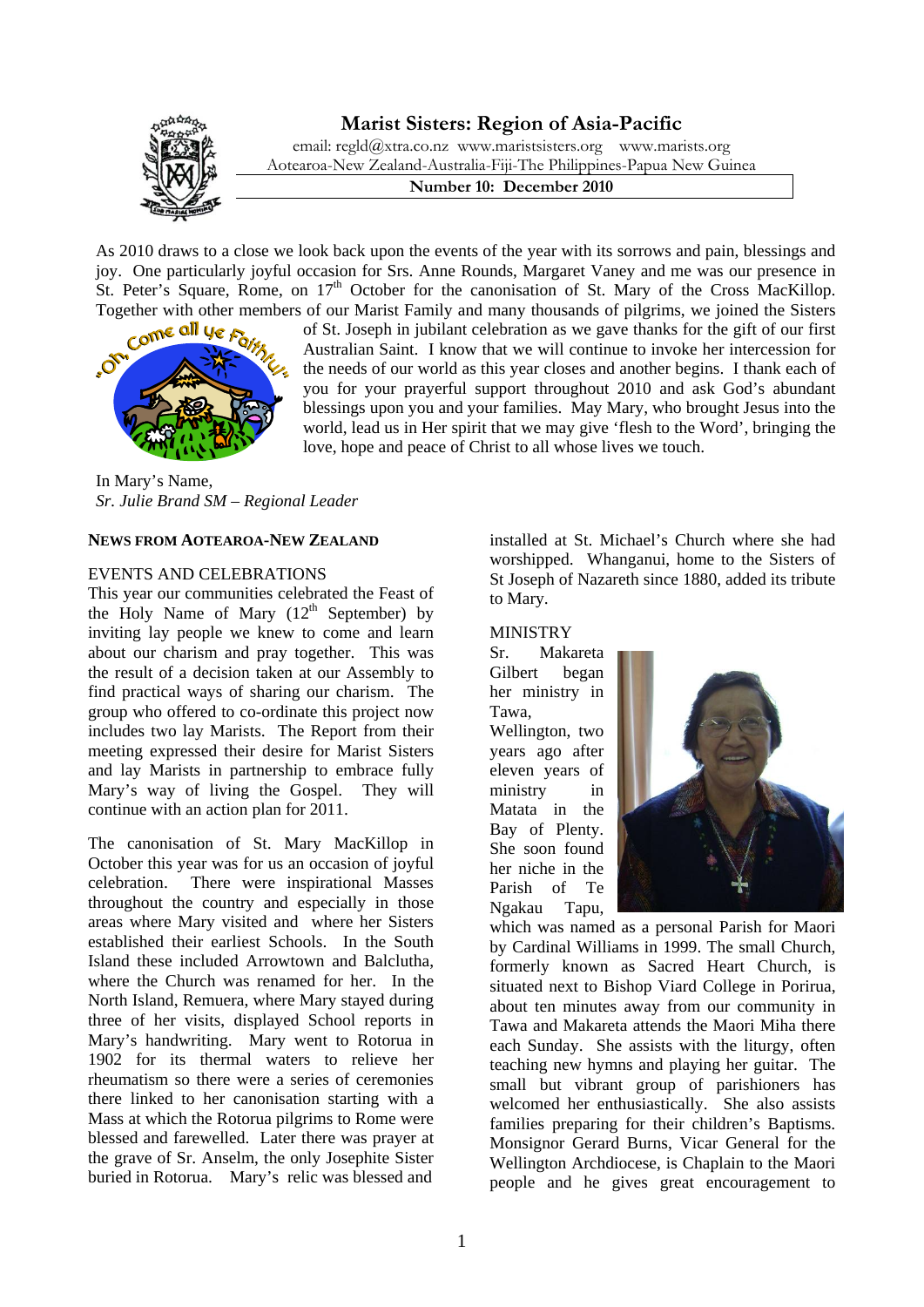Makareta who often accompanies him to Waka Aroha and the Hui Aranga in various places. She has given workshops on Maori Spirituality to the Te Ngakau people and to staff at a Catholic Primary School in the Hutt area. Recently some parishioners from Paraparaumu attended a meeting in Tawa to arrange for her to give workshops in their Parish. She has also been asked to act as chaplain to the Wellington Ex-Students of St. Joseph's Maori Girls' College. It is always a joy for us to welcome friends from Te Ngakau Tapu to our community. Long may Makareta's ministry be blessed!

#### **NEWS FROM AUSTRALIA**

## MARIST SISTERS' COLLEGE WOOLWICH – THE END OF AN ERA

As the 2010 School year comes to an end, so too does an era of Australian Marist history. Since February 1909 the College at Woolwich has been led by Marist Sisters and for the past 26 of those years by Sr. Fidelis McTeigue. With the retirement of Fidelis the principalship of the College passes into lay hands. Needless to say, the sense of loss is felt keenly by pupils, staff and parents. Yet, there is so much to celebrate! Marist Sisters' College Woolwich has gone from strength to strength over its centenary of life. Building on the work of the 16 principals that preceded her Fidelis has seen the College flourish. It has augmented yearly both its educational vitality and its Marist spirit. In countless ways Fidelis has ensured the constant provision of opportunities for the development of each student to her full potential. She has done this largely through the consistent development of her staff. All this has been achieved in a setting full of reminders of what it means to be Marist – in both human and artistic expression. Perhaps the most eloquent reminder is Fidelis herself – who focuses the spotlight always on others, particularly on the girls for whom she has spent herself over these

years. Clearly, Mary has been the model of leadership in the College and its mainstay. We pray She will continue to be so. We give thanks for Fidelis and our Sisters who according to their particular gifts and with the help of staff, parents and



students, have helped shape the life of the College over these one hundred years. With Mary they have "brought forth the College into the life of grace" (words of Sr. Marie Jotillon in reference to our Foundress, Jeanne-Marie Chavoin).

#### A CHURCH ALIVE!

I have often asked myself what an active Church in the present Australian climate would really look like. I believe I found a large part of the answer to this question in the Catholic Asian Students' Society (CASS), a group of young people where Gospel, Culture and Church come



together in a remarkably life-giving way. In the early 60's Fr. Chang OFM had formed a University youth group called CASS but this was subsequently dissolved in the 70's. Sr Teresa Chiu re-founded this group in a small but very effective way with a particular style and function. Teresa began working with the Chinese community in 1991 and from there she was able to track down a group of young boys and girls who were attending the University of New South Wales. The following year she invited them to a Retreat. This became the seed of the CASS we know today. In 1993 Teresa gathered overseas Catholic students from Asian countries from Sydney University; in 1994 she extended this to Macquarie University and finally UTS in 1995. The extent of the increased numbers in CASS has been remarkable. They grow, gather and celebrate in a spirit of Faith and Fun. Because of the nature of University life (3-4 years) CASS is a youthful body. As Fr. Chang said: This enduring youthfulness makes CASS a highly valued part of the greater Chinese community. We all benefit from the constant rejuvenation experienced by CASS. Indeed, I believe the whole wider Church community could benefit by emulating this group. As the Spiritual Director of the group, Teresa works with the students of the four Universities.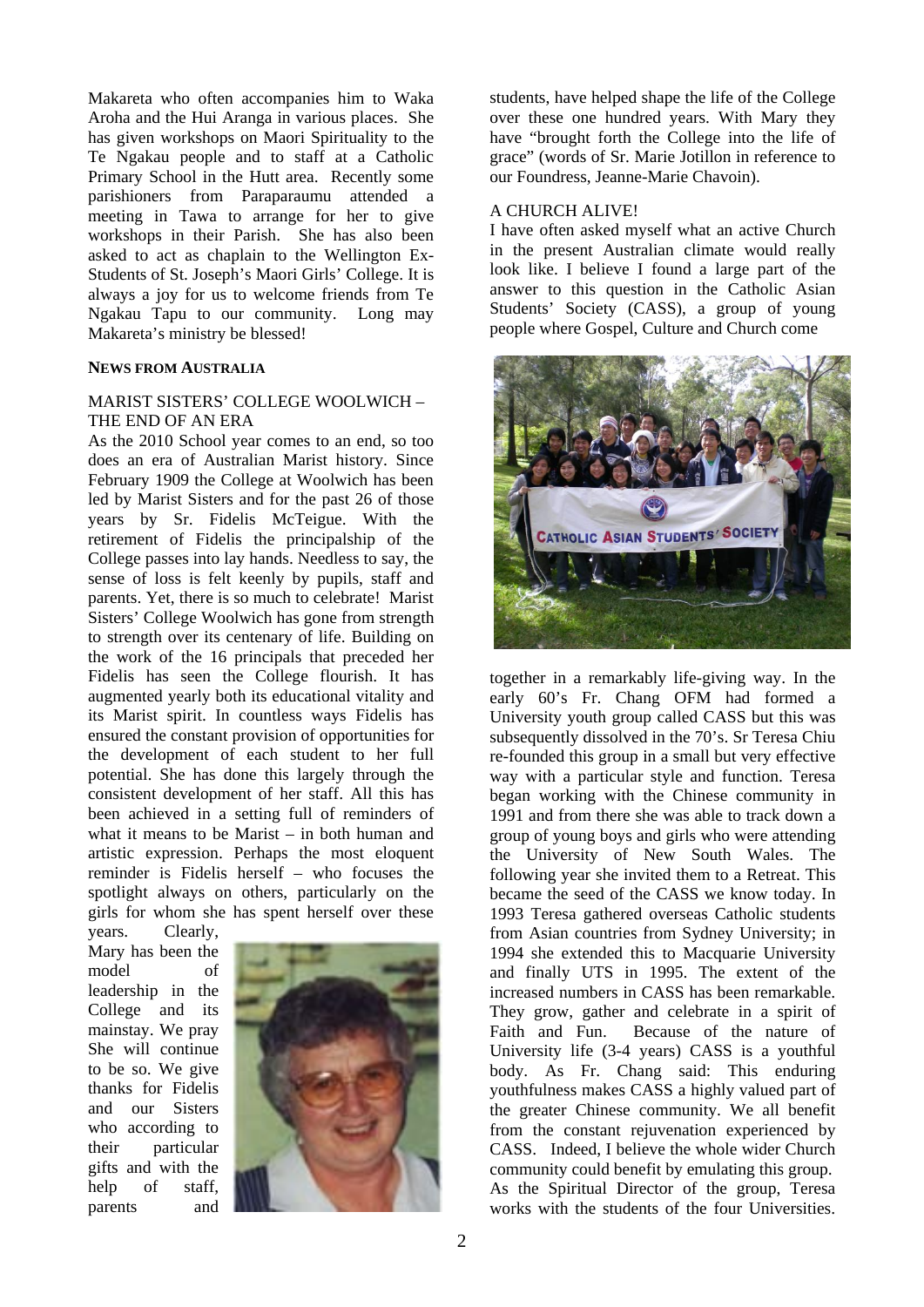Each Uni has its CASS chaplain and its own committee which deals with functions for internal members. This involves weekly Bible-sharing sessions, which are seen as the educational and inspirational heart of CASS. These committees also organise inter-university fun functions, usually with some faith focus e.g. Angel Cup - a religious quiz; the Pray and Play meeting, which is a welcoming function usually held in the Marist Sisters' College Chapel. There is also a Central Committee, which organises the annual Mass, annual Retreat and annual Dinner. "Gospel", "Culture" and "Church" are three separate pockets in so many young people's lives. For CASS, all activities add up to enhance their motto: "Reach out, Serve and Unite in Christ". May God continue to bless this great part of the Church. (*Sr. Fidelis McTeigue*)

# **NEWS FROM FIJI**

# EVENTS AND CELEBRATIONS

It was with great sadness that we gathered in Nadi on 28<sup>th</sup> July for the Requiem Mass of Sr. Nolasco Storck, who died peacefully on  $23<sup>rd</sup>$  July, aged 95. May she rest in peace. On a very joyful note, we were happy to celebrate the Renewal of Vows of Sr. Florence Sariman, from Papua New Guinea, which took place in Lami on  $8<sup>th</sup>$  September.

# MINISTRY

Sr. Salome writes: "For some years I have been Lecturer in the Diocesan Catechetical Centre in Fiji. This is a great work where I journey with lay people young and old, male and female, preparing them to be Ministers of God's Word in their Parishes. I work as part of a team with a Diocesan Priest as Director. I also work as part of the team in my local Parish. This work includes Sacramental preparation, planning workshops for the youth, organizing prayer sessions for different groups and visiting the sick. I enjoy being involved in the way of life of the people, accompanying them in their joys and their sorrows and just being the presence of Mary in their midst." Sr. Mariana Maramanicava shares: "Working and teaching in Nadelei over recent years has been very challenging. Resources are scarce and parents find it difficult on a financial level to send their children to School. The main income is from the sale of root crops and working in the sugar cane fields during the harvesting season. The School has a role of 132 students with eight teachers. Some of the students walk one hour through fields of sugar cane to get to School while others come on horseback. Apart from working in the local school our community has been involved in family visitation, youth work,

Marian prayer group, fundraising activities and the preparation of liturgies. Due to the shortage of Priests and the fact that we are in a remote area the Priest comes to celebrate the Eucharist twice a month."



Sr. Mareta Nai Raikivi tells us: "I have been ministering as Head Teacher in Lami Convent School. It is a small Primary School with 380 children. This is a very demanding role but I have been well supported, especially by the staff, the children and their parents. The families live in settlements and they work very hard to earn enough for their day-to-day needs. Fortunately, last year the Government offered free travel by bus. This means that more children come daily to School and come early in the morning. The Government also donated text books to all the children which enables them to improve their level of literacy. Apart from Government Aid the Parent / Teacher Association plays a big role in fundraising which helps to maintain the buildings and provide necessary sanitary conditions."

#### **NEWS FROM PAPUA NEW GUINEA**

# **MINISTRY**

September was a month of celebrations for us. On  $16<sup>th</sup>$  September we celebrated the 35<sup>th</sup> Anniversary of Independence of Papua New Guinea. Starting with a colourful Eucharistic celebration, followed by entertainment and lunch shared with the surrounding communities of the Wama Station. Our own Parish Feast of St. Vincent de Paul, falling on the  $27<sup>th</sup>$ , was celebrated in the 3 separate Zones of the Parish. In Vanuamai the Nara people gathered for the first time in many years and celebrated the Feast over a couple of days with 21 Baptisms at the Eucharistic celebration. At the end of the month Sr. Lavinia Henry prepared herself to go to Hisui with about 20 Youth Leaders of the Parish for a Youth Leadership workshop given by the Diocesan

Youth Team. Lavinia was on the PMV (Public Moving Vehicle) again on the  $17<sup>th</sup>$  October with